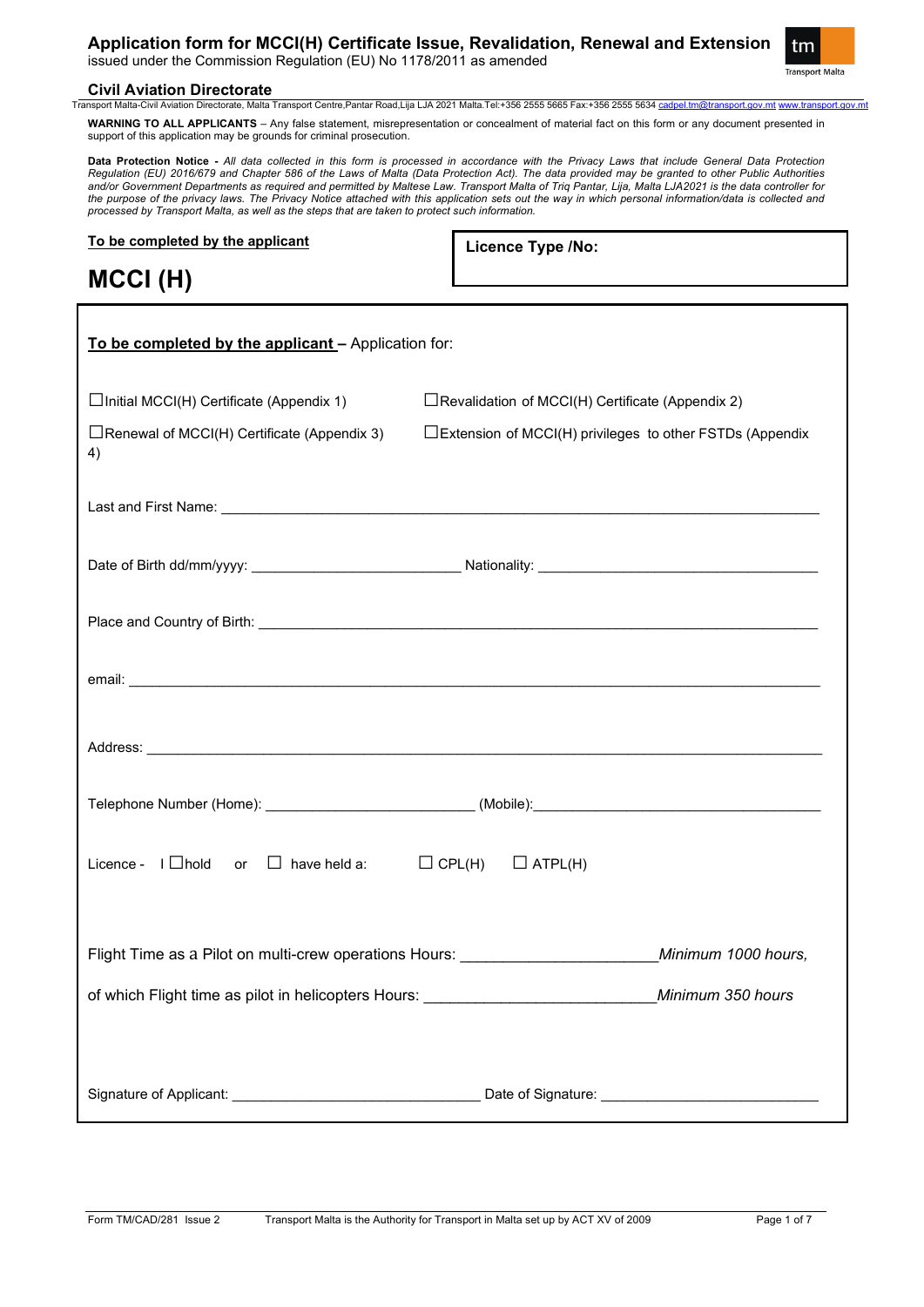

## **Civil Aviation Directorate**

Transport Malta-Civil Aviation Directorate, Malta Transport Centre,Pantar Road,Lija LJA 2021 Malta.Tel:+356 2555 5665 Fax:+356 2555 5634 [cadpel.tm@transport.gov.mt](mailto:cadpel.tm@transport.gov.mt) [www.transport.gov.mt](http://www.transport.gov.mt/)

# **Appendix 1**

**MCCI (H) - First Issue**

**Applicant's Full Name and Licence No:**

| To be completed by ATO and signed by Head of training                                                                                                                                          |  |  |  |  |
|------------------------------------------------------------------------------------------------------------------------------------------------------------------------------------------------|--|--|--|--|
| The ATO confirms that the candidate has been trained according to the approved syllabus for the MCCI (H), and<br>assures the level of proficiency required.                                    |  |  |  |  |
|                                                                                                                                                                                                |  |  |  |  |
|                                                                                                                                                                                                |  |  |  |  |
|                                                                                                                                                                                                |  |  |  |  |
|                                                                                                                                                                                                |  |  |  |  |
|                                                                                                                                                                                                |  |  |  |  |
|                                                                                                                                                                                                |  |  |  |  |
| Technical training related to the type of FSTD where applicant wishes to conduct instruction. Hours:                                                                                           |  |  |  |  |
| I being a $\Box$ TRI $\Box$ SFI $\Box$ MCCI nominated by the ATO for the purpose of supervising the applicant in accordance                                                                    |  |  |  |  |
| with FCL.930.MCCI certify that $\_\_\_\_\_\_\_\_\_\_\_\_\_$                                                                                                                                    |  |  |  |  |
| □FTD 2/3, □FFS Hours _________(Minimum 3 hours) of practical instruction, which was □flight instruction or                                                                                     |  |  |  |  |
| $\Box$ MCC instruction under my supervision and to my satisfaction. These hours included an assessment of the                                                                                  |  |  |  |  |
| applicant's competence as described in FCL.920. Result of Assessment of Competence $\Box$ Pass $\Box$ Fail                                                                                     |  |  |  |  |
|                                                                                                                                                                                                |  |  |  |  |
| Licence or Certificate number of the nominated TRI/SFI/MCCI:                                                                                                                                   |  |  |  |  |
|                                                                                                                                                                                                |  |  |  |  |
| Course Start Date: ______________________________Course Completion Date: ___________________________                                                                                           |  |  |  |  |
| Credit (if applicable)<br>(i) Applicants holding or having held an FI, TRI, CRI, IRI or SFI certificate shall fully be credited towards the<br>requirement for the teaching and learning part. |  |  |  |  |
|                                                                                                                                                                                                |  |  |  |  |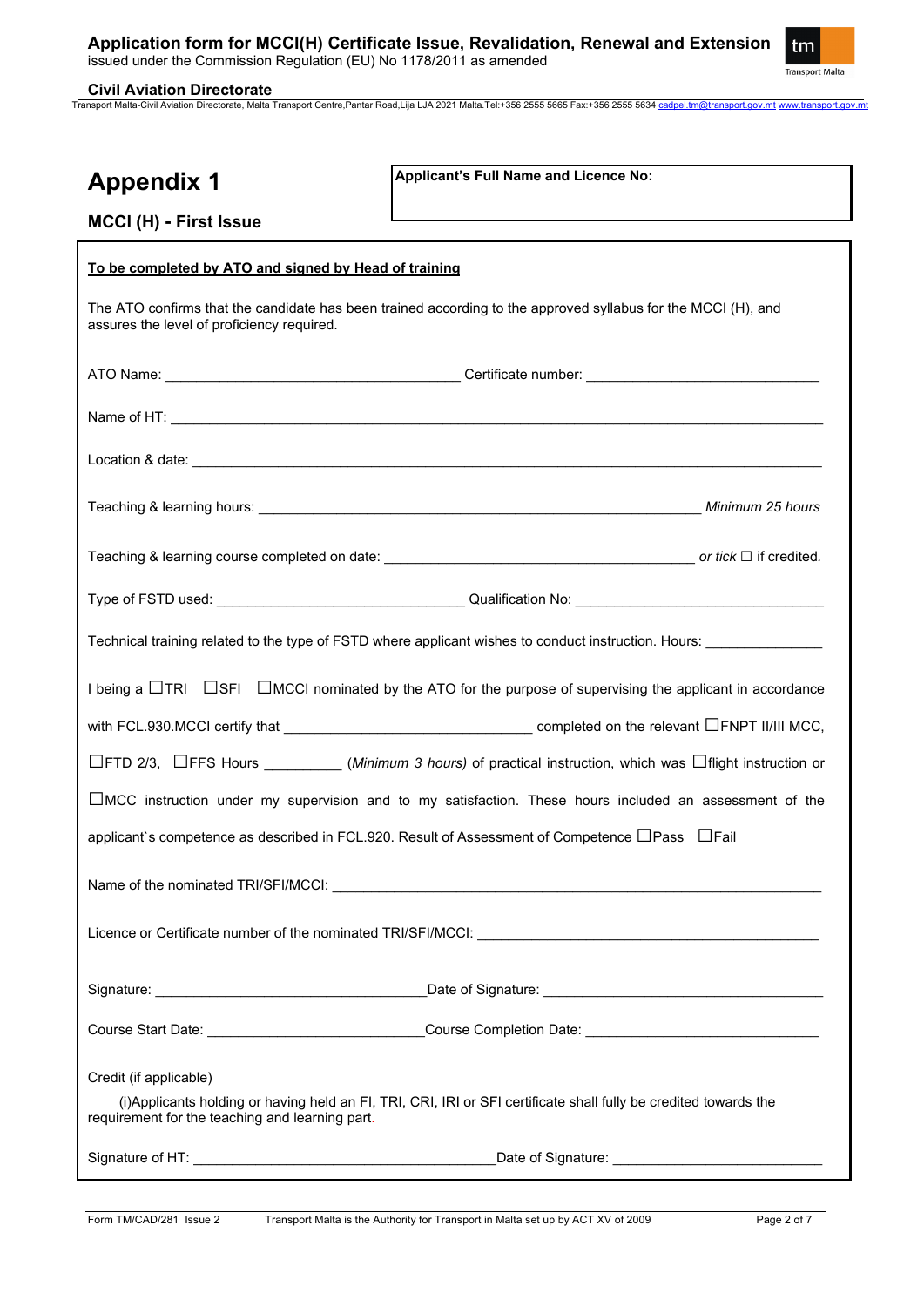

**Civil Aviation Directorate** Transport Malta-Civil Aviation Directorate, Malta Transport Centre,Pantar Road,Lija LJA 2021 Malta.Tel:+356 2555 5665 Fax:+356 2555 5634 [cadpel.tm@transport.gov.mt](mailto:cadpel.tm@transport.gov.mt) [www.transport.gov.mt](http://www.transport.gov.mt/)

| <b>Appendix 2</b><br>MCCI (H) - Revalidation                                                                                | Applicant's Full Name and Licence No:                                                                                                      |  |  |  |
|-----------------------------------------------------------------------------------------------------------------------------|--------------------------------------------------------------------------------------------------------------------------------------------|--|--|--|
| For revalidation                                                                                                            | of an MCCI(H) certificate, the holder shall fulfil the following within the last12 months of the validity period of the MCCI certificate : |  |  |  |
| To be completed by ATO and signed by Head of Training                                                                       |                                                                                                                                            |  |  |  |
|                                                                                                                             |                                                                                                                                            |  |  |  |
|                                                                                                                             |                                                                                                                                            |  |  |  |
|                                                                                                                             |                                                                                                                                            |  |  |  |
|                                                                                                                             |                                                                                                                                            |  |  |  |
| I being a $\Box$ TRI $\Box$ SFI $\Box$ MCCI nominated by the ATO for the purpose of supervising the applicant in accordance |                                                                                                                                            |  |  |  |
|                                                                                                                             |                                                                                                                                            |  |  |  |
|                                                                                                                             | □FTD 2/3, □FFS Hours _________(Minimum 3 hours) of practical instruction, which was □flight instruction or                                 |  |  |  |
|                                                                                                                             | $\Box$ MCC instruction under my supervision and to my satisfaction. These hours included an assessment of the                              |  |  |  |
| applicant`s competence as described in FCL.920. Result of Assessment of Competence □ Pass □ Fail                            |                                                                                                                                            |  |  |  |
|                                                                                                                             | Name of the nominated TRI/SFI/MCCI:<br>                                                                                                    |  |  |  |
|                                                                                                                             |                                                                                                                                            |  |  |  |
|                                                                                                                             | Signature of the nominated TRI/SFI/MCCI: _________________________ Date of Signature: ________________________                             |  |  |  |
|                                                                                                                             |                                                                                                                                            |  |  |  |
|                                                                                                                             |                                                                                                                                            |  |  |  |
|                                                                                                                             |                                                                                                                                            |  |  |  |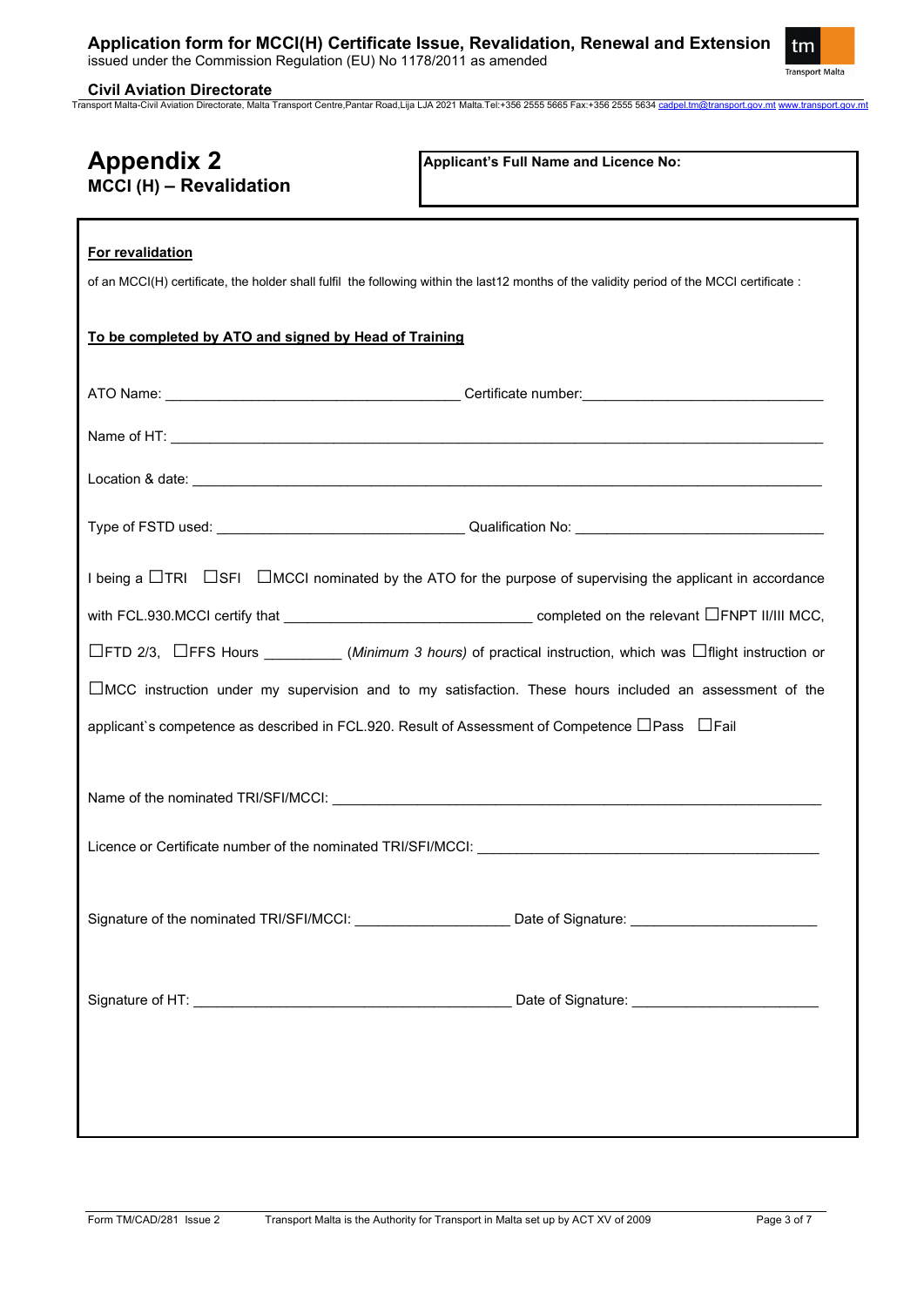

٦

## **Civil Aviation Directorate**

Transport Malta-Civil Aviation Directorate, Malta Transport Centre,Pantar Road,Lija LJA 2021 Malta.Tel:+356 2555 5665 Fax:+356 2555 5634 [cadpel.tm@transport.gov.mt](mailto:cadpel.tm@transport.gov.mt) [www.transport.gov.mt](http://www.transport.gov.mt/)

| <b>Appendix 3</b> |  |
|-------------------|--|
|-------------------|--|

**Applicant's Full Name and Licence No:**

# **MCCI (H) - Renewal**

| <b>For Renewal</b>                                                                                                            |  |  |  |  |
|-------------------------------------------------------------------------------------------------------------------------------|--|--|--|--|
| If the MCCI (H) certificate has lapsed, the applicant shall, within a period of 12 months before renewal complete:            |  |  |  |  |
|                                                                                                                               |  |  |  |  |
| To be completed by ATO and signed by Head of Training                                                                         |  |  |  |  |
|                                                                                                                               |  |  |  |  |
|                                                                                                                               |  |  |  |  |
|                                                                                                                               |  |  |  |  |
|                                                                                                                               |  |  |  |  |
|                                                                                                                               |  |  |  |  |
| Technical training related to the type of FSTD where applicant wishes to conduct instruction. Hours                           |  |  |  |  |
| I being a $\Box$ TRI $\Box$ SFI $\Box$ MCCI nominated by the ATO for the purpose of supervising the applicant in accordance   |  |  |  |  |
|                                                                                                                               |  |  |  |  |
| $\Box$ FTD 2/3, $\Box$ FFS Hours __________(Minimum 3 hours) of practical instruction, which was $\Box$ flight instruction or |  |  |  |  |
| $\Box$ MCC instruction under my supervision and to my satisfaction. These hours included an assessment of the                 |  |  |  |  |
| applicant`s competence as described in FCL.920. Result of Assessment of Competence □ Pass □ Fail                              |  |  |  |  |
|                                                                                                                               |  |  |  |  |
| Name of the nominated TRI/SFI/MCCI: Next and the state of the nominated TRI/SFI/MCCI:                                         |  |  |  |  |
| Licence or Certificate number of the nominated TRI/SFI/MCCI:<br><u> 1980 - John Stein, Amerikaansk politiker (</u>            |  |  |  |  |
|                                                                                                                               |  |  |  |  |
| Signature of the nominated TRI/SFI/MCCI: Date of Signature: Date of Signature:                                                |  |  |  |  |
|                                                                                                                               |  |  |  |  |
|                                                                                                                               |  |  |  |  |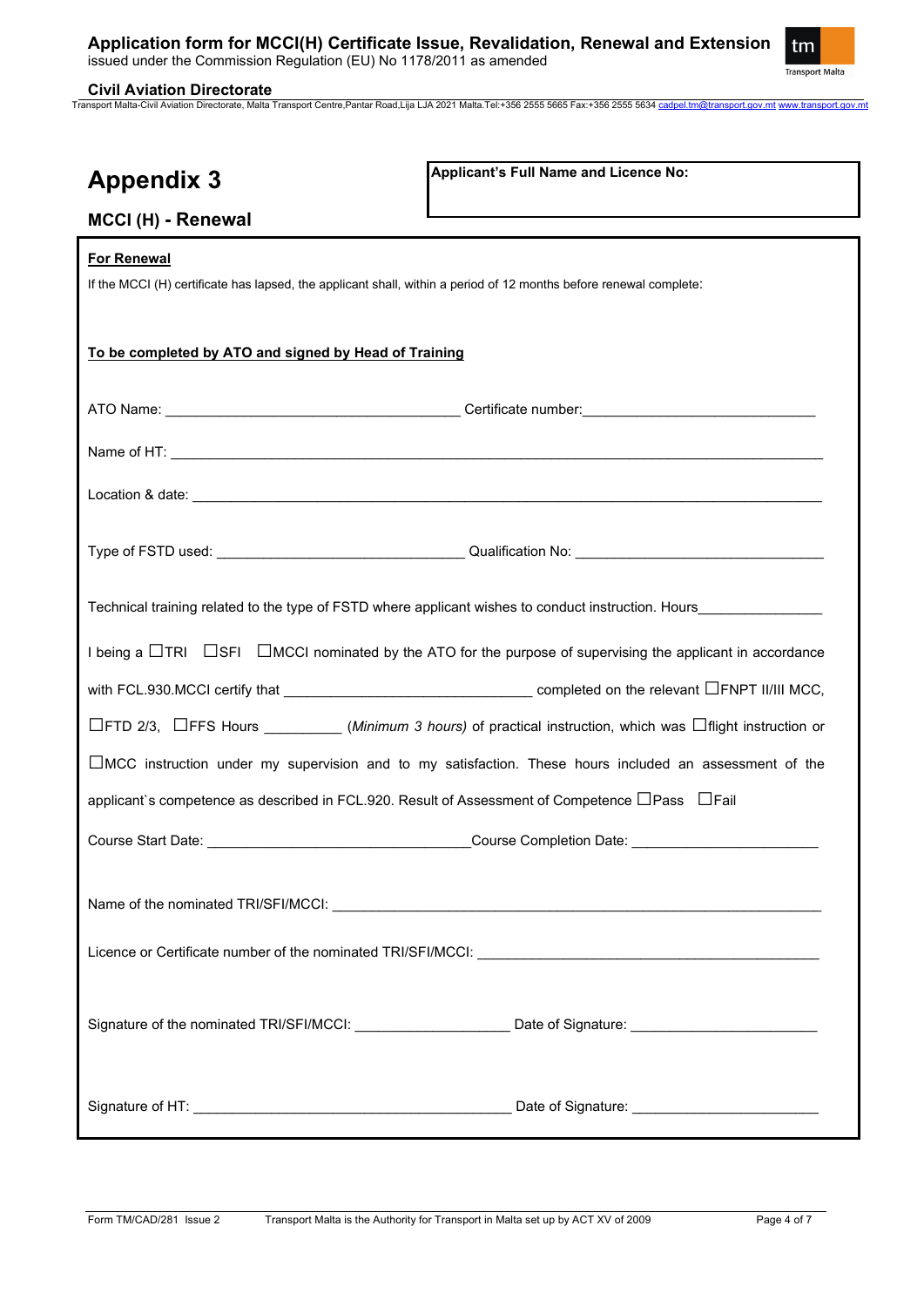

# **Civil Aviation Directorate**

Transport Malta-Civil Aviation Directorate, Malta Transport Centre,Pantar Road,Lija LJA 2021 Malta.Tel:+356 2555 5665 Fax:+356 2555 5634 [cadpel.tm@transport.gov.mt](mailto:cadpel.tm@transport.gov.mt) [www.transport.gov.mt](http://www.transport.gov.mt/)

# **Appendix 3**

**Applicant's Full Name and Licence No:**

**MCCI (H) – Extension to other FSTDs**

| To be completed by ATO and signed by Head of Training                                                                        |  |  |
|------------------------------------------------------------------------------------------------------------------------------|--|--|
|                                                                                                                              |  |  |
|                                                                                                                              |  |  |
|                                                                                                                              |  |  |
|                                                                                                                              |  |  |
| I being a $\Box$ TRI $\Box$ SFI $\Box$ MCCI nominated by the ATO for the purpose of supervising the applicant in accordance  |  |  |
|                                                                                                                              |  |  |
| $\Box$ FTD 2/3, $\Box$ FFS Hours _________(Minimum 3 hours) of practical instruction, which was $\Box$ flight instruction or |  |  |
| $\square$ MCC instruction under my supervision and to my satisfaction. These hours included an assessment of the             |  |  |
| applicant`s competence as described in FCL.920. Result of Assessment of Competence □ Pass □ Fail                             |  |  |
|                                                                                                                              |  |  |
| Name of the nominated TRI/SFI/MCCI: New York Contract the Contract of the nominated TRI/SFI/MCCI:                            |  |  |
|                                                                                                                              |  |  |
| Signature of the nominated TRI/SFI/MCCI: Due to the Date of Signature:                                                       |  |  |
|                                                                                                                              |  |  |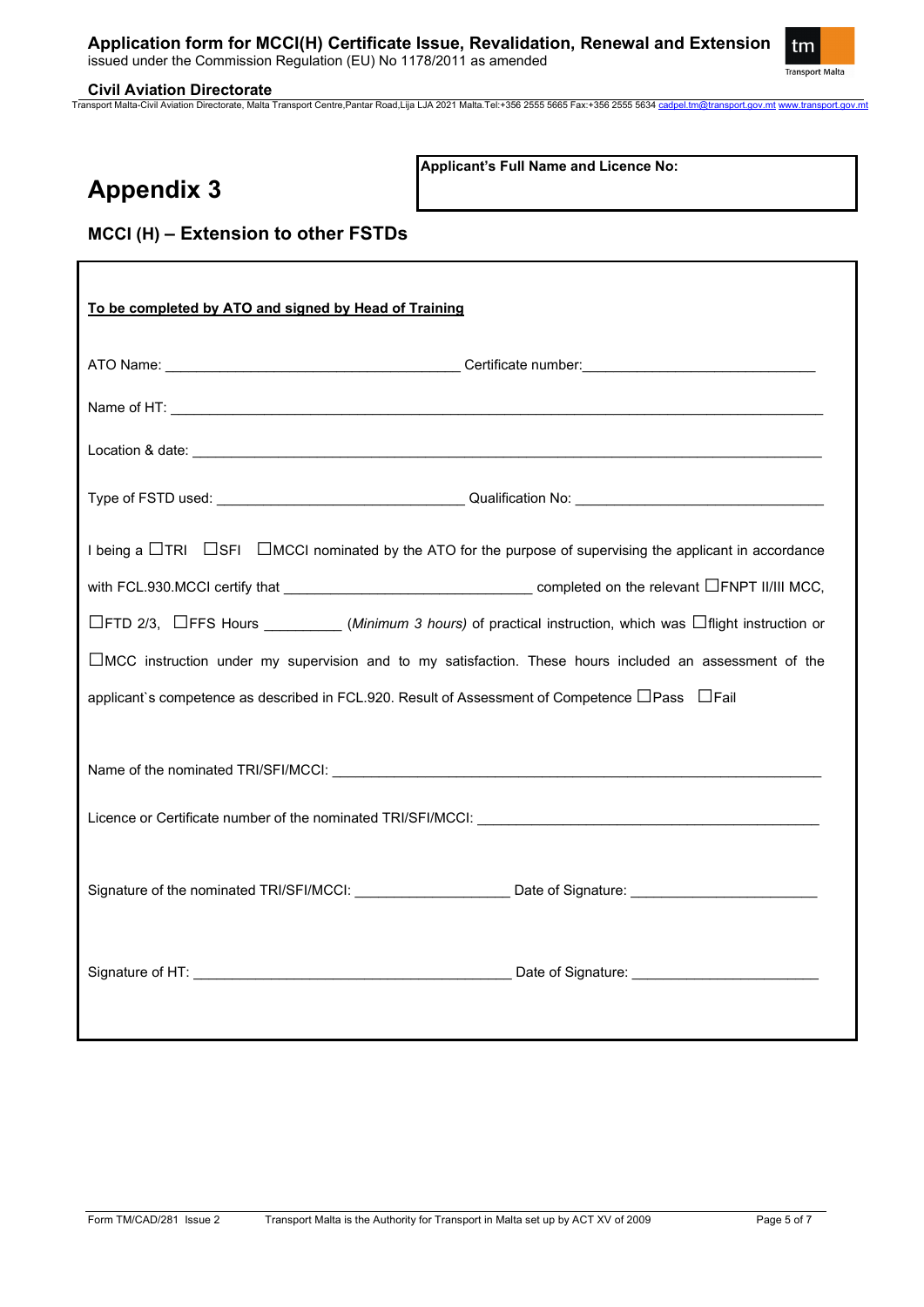

# **Civil Aviation Directorate**

Transport Malta-Civil Aviation Directorate, Malta Transport Centre,Pantar Road,Lija LJA 2021 Malta.Tel:+356 2555 5665 Fax:+356 2555 5634 [cadpel.tm@transport.gov.mt](mailto:cadpel.tm@transport.gov.mt) [www.transport.gov.mt](http://www.transport.gov.mt/)

# **MCCI (H) Certificate First Issue Submission Instructions**

# **Documents required:** 1. A copy of the Malta ID Card (both sides) or Passport [Original has to be presented before licence is collected / Not required if the applicant already holds a Malta part FCL licence]. 2. A copy of the Licence held. 3. Log Book – All flight instruction must be signed by the instructor. 4. Copy of Instructor Certificate if credit is given - *if applicable.* 5. Copy of ATO Approval Certificate if not issued by Transport Malta. 6. Assessment of Competence Report. 7. MCCI Course Completion Certificate. 8. Certificate of training completed for MCCI(H) revalidation or renewal. 9. Copy of Licence /instructor Certificate of the instructor supervising the applicant. 10. Copy of the FSTD qualification Certificate. **Office Use Only**  $\Omega$  $\circled{2}$  $\circled{3}$  $\circledA$  $\circledS$  $\circled6$  $\circled{7}$  $\circledR$  $\circledS$ ⋒

## **It is important to send all the documents to avoid a delay in the issue of the rating.**

# **Transport Malta – Civil Aviation Directorate Bank Details:**

Bank Name: Bank of Valletta Bank Branch: Naxxar Bank Address: 38, Triq tal-Labour, Naxxar NXR 9020 Bank's BIC Code: VALLMTMT Sort Code: 22013 Account Holder: Transport Malta – Civil Aviation Directorate Account No: 12000580013 IBAN No: MT13VALL 22013 0000 000 12000 5800 13

**Fee**: The applicable fee in the Malta Air Navigation Order / Scheme of Charges on the Transport Malta website has to be submitted with the application.

**Queries**: If you need additional information send an email to [civil.aviation@transport.gov.mt](mailto:civil.aviation@transport.gov.mt) to the attention of **Personnel Licensing Section, Transport Malta Civil Aviation Directorate** - giving your contact telephone number.

Send completed form to:

**Transport Malta - CAD, Personnel Licensing Section, Pantar Road, Lija, LJA 2021, Malta.**